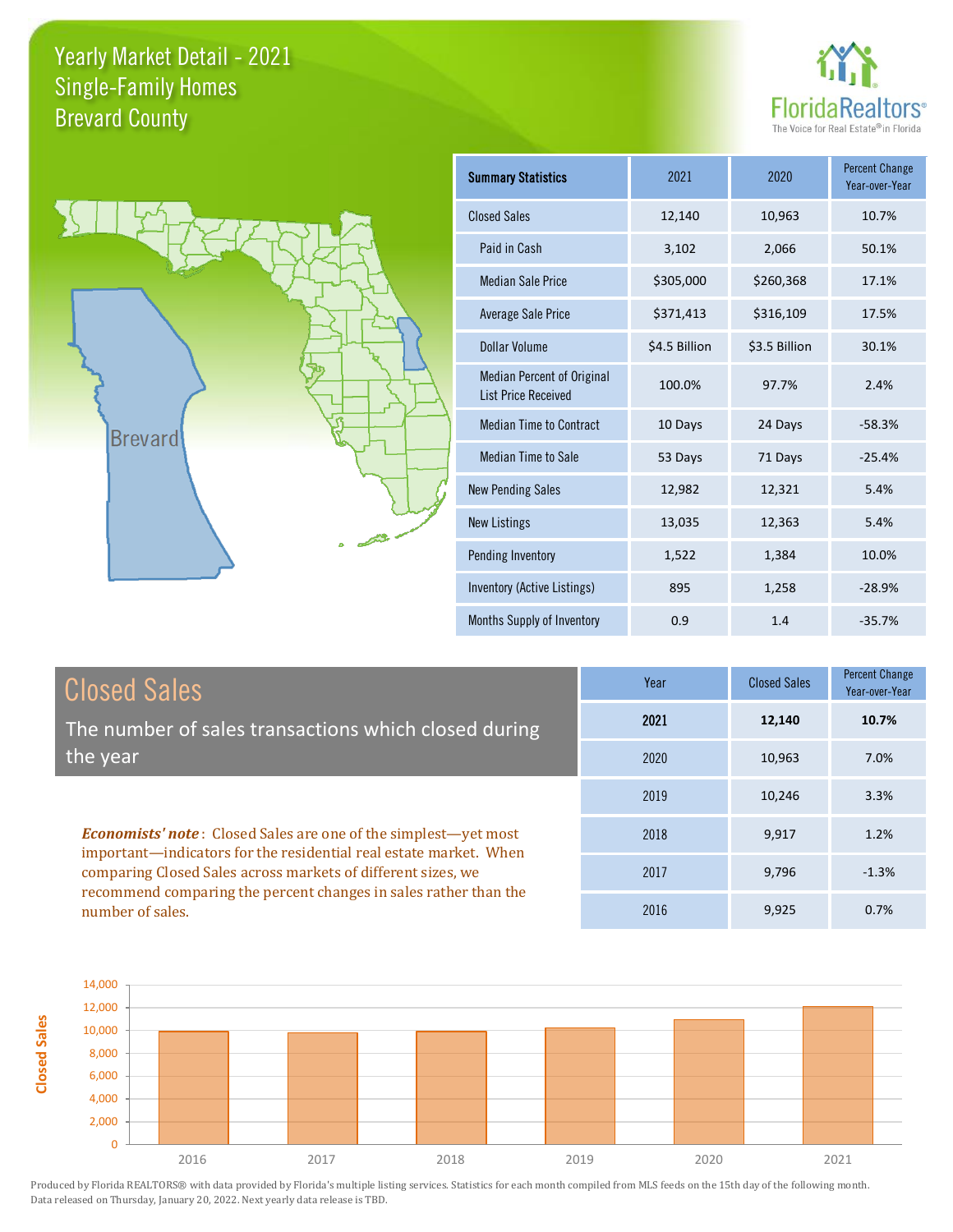this statistic should be interpreted with care.



2,855 -19.1%

| Cash Sales                                                                                                                                            | Year | <b>Cash Sales</b> | Percent Change<br>Year-over-Year |
|-------------------------------------------------------------------------------------------------------------------------------------------------------|------|-------------------|----------------------------------|
| The number of Closed Sales during the year in which                                                                                                   | 2021 | 3,102             | 50.1%                            |
| buyers exclusively paid in cash                                                                                                                       | 2020 | 2.066             | $-5.4%$                          |
|                                                                                                                                                       | 2019 | 2,184             | $-4.5%$                          |
| <b>Economists' note:</b> Cash Sales can be a useful indicator of the extent to<br>which investors are participating in the market. Why? Investors are | 2018 | 2,288             | $-5.8\%$                         |
| far more likely to have the funds to purchase a home available up front,<br>whereas the typical homebuyer requires a mortgage or some other           | 2017 | 2.429             | $-14.9%$                         |
| form of financing. There are, of course, many possible exceptions, so                                                                                 | 001c | n orr             | 10.101                           |

 $\overline{0}$ 500 1,000 1,500 2,000 2,500 3,000 3,500 2016 2017 2018 2019 2020 2021

#### Cash Sales as a Percentage of Closed Sales The percentage of Closed Sales during the year which were Cash Sales

*Economists' note* : This statistic is simply another way of viewing Cash Sales. The remaining percentages of Closed Sales (i.e. those not paid fully in cash) each year involved some sort of financing, such as mortgages, owner/seller financing, assumed loans, etc.



2016



**Cash Sales**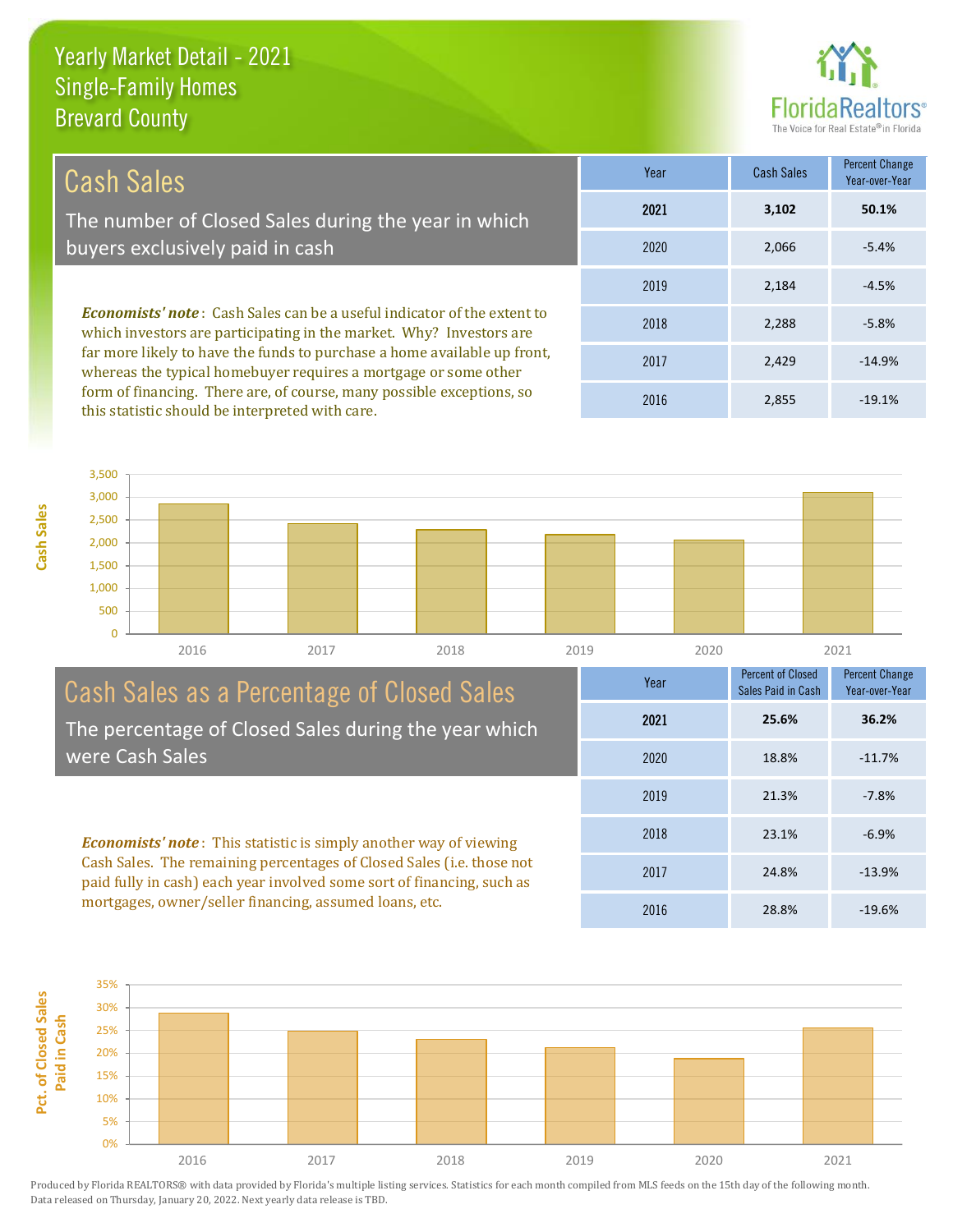

| Median Sale Price                                                                                                                                                                                                                                                                              | Year | <b>Median Sale Price</b> | <b>Percent Change</b><br>Year-over-Year |
|------------------------------------------------------------------------------------------------------------------------------------------------------------------------------------------------------------------------------------------------------------------------------------------------|------|--------------------------|-----------------------------------------|
| The median sale price reported for the year (i.e. 50% of                                                                                                                                                                                                                                       | 2021 | \$305,000                | 17.1%                                   |
| sales were above and 50% of sales were below)                                                                                                                                                                                                                                                  | 2020 | \$260,368                | 9.0%                                    |
| <b>Economists' note:</b> Median Sale Price is our preferred summary                                                                                                                                                                                                                            | 2019 | \$238,875                | 4.8%                                    |
| statistic for price activity because, unlike Average Sale Price, Median<br>Sale Price is not sensitive to high sale prices for small numbers of<br>homes that may not be characteristic of the market area. Keep in mind<br>that median price trends over time are not always solely caused by | 2018 | \$228,000                | 8.6%                                    |
|                                                                                                                                                                                                                                                                                                | 2017 | \$210,000                | 13.2%                                   |
| changes in the general value of local real estate. Median sale price only                                                                                                                                                                                                                      | 2016 | \$185,500                | 14.5%                                   |



## Average Sale Price

The average sale price reported for the year (i.e. total sales in dollars divided by the number of sales)

reflects the values of the homes that *sold* each year, and the mix of the

types of homes that sell can change over time.

*Economists' note* : Usually, we prefer Median Sale Price over Average Sale Price as a summary statistic for home prices. However, Average Sale Price does have its uses—particularly when it is analyzed alongside the Median Sale Price. For one, the relative difference between the two statistics can provide some insight into the market for higher-end homes in an area.





**Median Sale Price**

**Median Sale Price**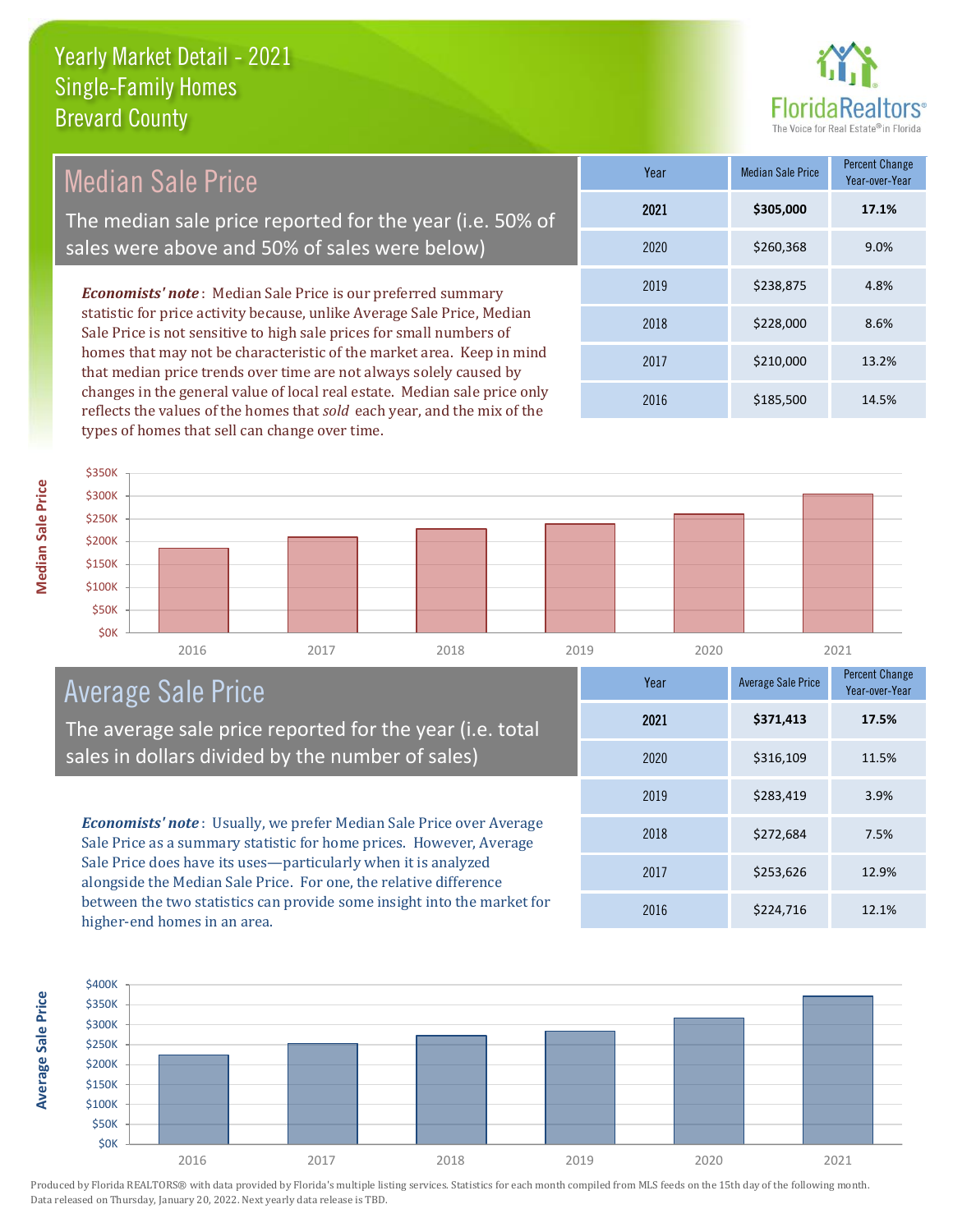

#### Dollar Volume

The sum of the sale prices for all sales which closed during the year

*Economists' note* : Dollar Volume is simply the sum of all sale prices in a given time period, and can quickly be calculated by multiplying Closed Sales by Average Sale Price. It is a strong indicator of the health of the real estate industry in a market, and is of particular interest to real estate professionals, investors, analysts, and government agencies. Potential home sellers and home buyers, on the other hand, will likely be better served by paying attention to trends in the two components of Dollar Volume (i.e. sales and prices) individually.

| Year | Dollar Volume | <b>Percent Change</b><br>Year-over-Year |
|------|---------------|-----------------------------------------|
| 2021 | \$4.5 Billion | 30.1%                                   |
| 2020 | \$3.5 Billion | 19.3%                                   |
| 2019 | \$2.9 Billion | 7.4%                                    |
| 2018 | \$2.7 Billion | 8.8%                                    |
| 2017 | \$2.5 Billion | 11.4%                                   |
| 2016 | \$2.2 Billion | 12.8%                                   |



## Median Percent of Original List Price Received

The median of the sale price (as a percentage of the original list price) across all properties selling during the year

*Economists' note* : The Median Percent of Original List Price Received is useful as an indicator of market recovery, since it typically rises as buyers realize that the market may be moving away from them and they need to match the selling price (or better it) in order to get a contract on the house. This is usually the last measure to indicate a market has shifted from down to up, so it is what we would call a *lagging* indicator.

| Year | Med. Pct. of Orig. List<br><b>Price Received</b> | <b>Percent Change</b><br>Year-over-Year |
|------|--------------------------------------------------|-----------------------------------------|
| 2021 | 100.0%                                           | 2.4%                                    |
| 2020 | 97.7%                                            | 1.3%                                    |
| 2019 | 96.4%                                            | 0.0%                                    |
| 2018 | 96.4%                                            | $-0.2%$                                 |
| 2017 | 96.6%                                            | 0.4%                                    |
| 2016 | 96.2%                                            | 0.5%                                    |

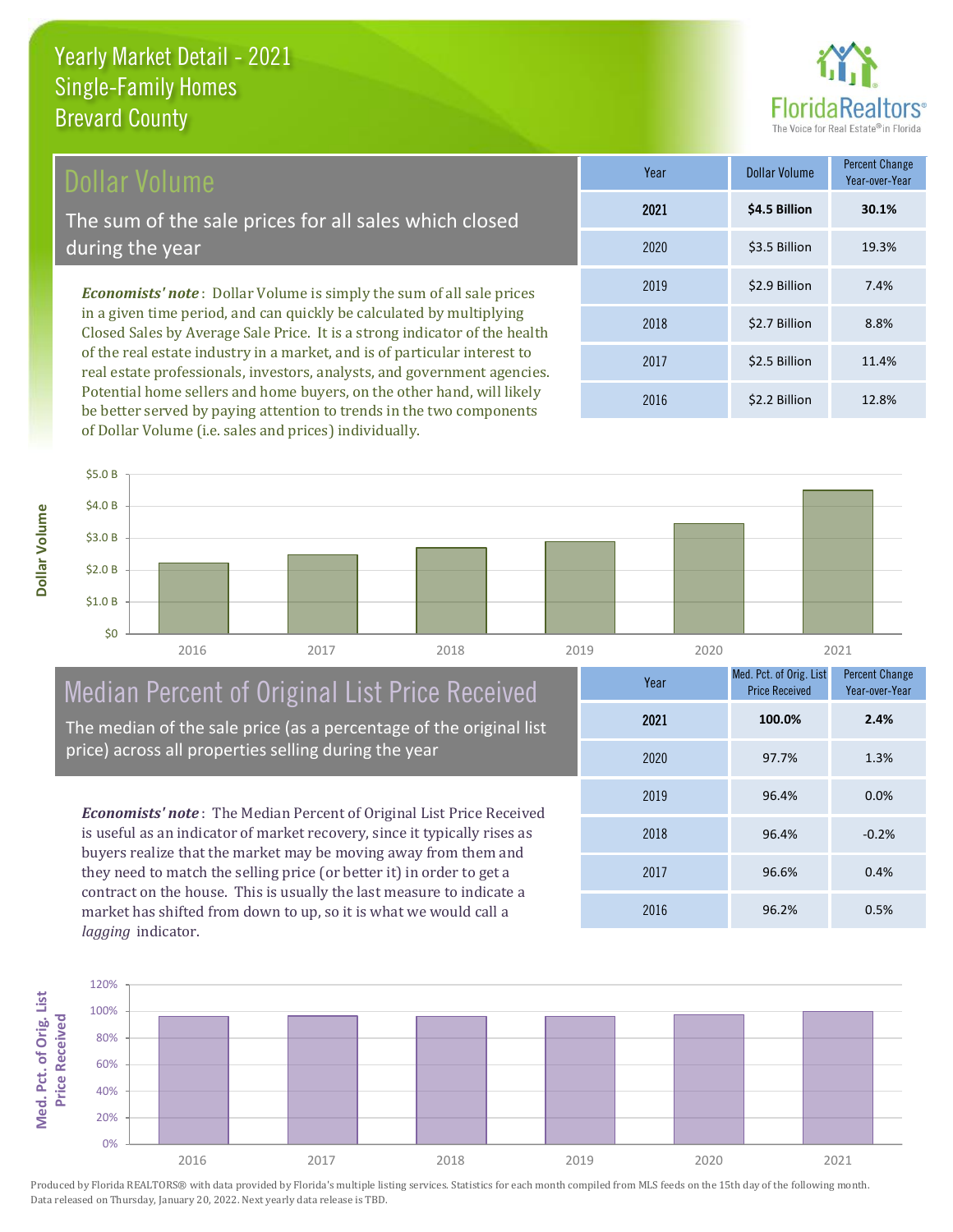

### Median Time to Contract

The median number of days between the listing date and contract date for all Closed Sales during the year

*Economists' note* : Like Time to Sale, Time to Contract is a measure of the length of the home selling process calculated for sales which closed during the year. The difference is that Time to Contract measures the number of days between the initial listing of a property and the signing of the contract which eventually led to the closing of the sale. When the gap between Median Time to Contract and Median Time to Sale grows, it is usually a sign of longer closing times and/or declining numbers of cash sales.

| Year | <b>Median Time to</b><br>Contract | <b>Percent Change</b><br>Year-over-Year |
|------|-----------------------------------|-----------------------------------------|
| 2021 | 10 Days                           | $-58.3%$                                |
| 2020 | 24 Days                           | $-35.1%$                                |
| 2019 | 37 Days                           | 15.6%                                   |
| 2018 | 32 Days                           | 18.5%                                   |
| 2017 | 27 Days                           | $-6.9%$                                 |
| 2016 | 29 Days                           | $-21.6%$                                |



## Median Time to Sale

**Median Time to Sale**

**Median Time to Sale** 

The median number of days between the listing date and closing date for all Closed Sales during the year

*Economists' note* : Time to Sale is a measure of the length of the home selling process, calculated as the number of days between the initial listing of a property and the closing of the sale. *Median* Time to Sale is the amount of time the "middle" property selling this month was on the market. That is, 50% of homes selling this month took *less* time to sell, and 50% of homes took *more* time to sell. Median Time to Sale gives a more accurate picture than Average Time to Sale, which can be skewed upward by small numbers of properties taking an abnormally long time to sell.

| Year | <b>Median Time to Sale</b> | <b>Percent Change</b><br>Year-over-Year |
|------|----------------------------|-----------------------------------------|
| 2021 | 53 Days                    | $-25.4%$                                |
| 2020 | 71 Days                    | $-7.8%$                                 |
| 2019 | 77 Days                    | 6.9%                                    |
| 2018 | 72 Days                    | 2.9%                                    |
| 2017 | 70 Days                    | $-7.9%$                                 |
| 2016 | 76 Days                    | $-3.8%$                                 |

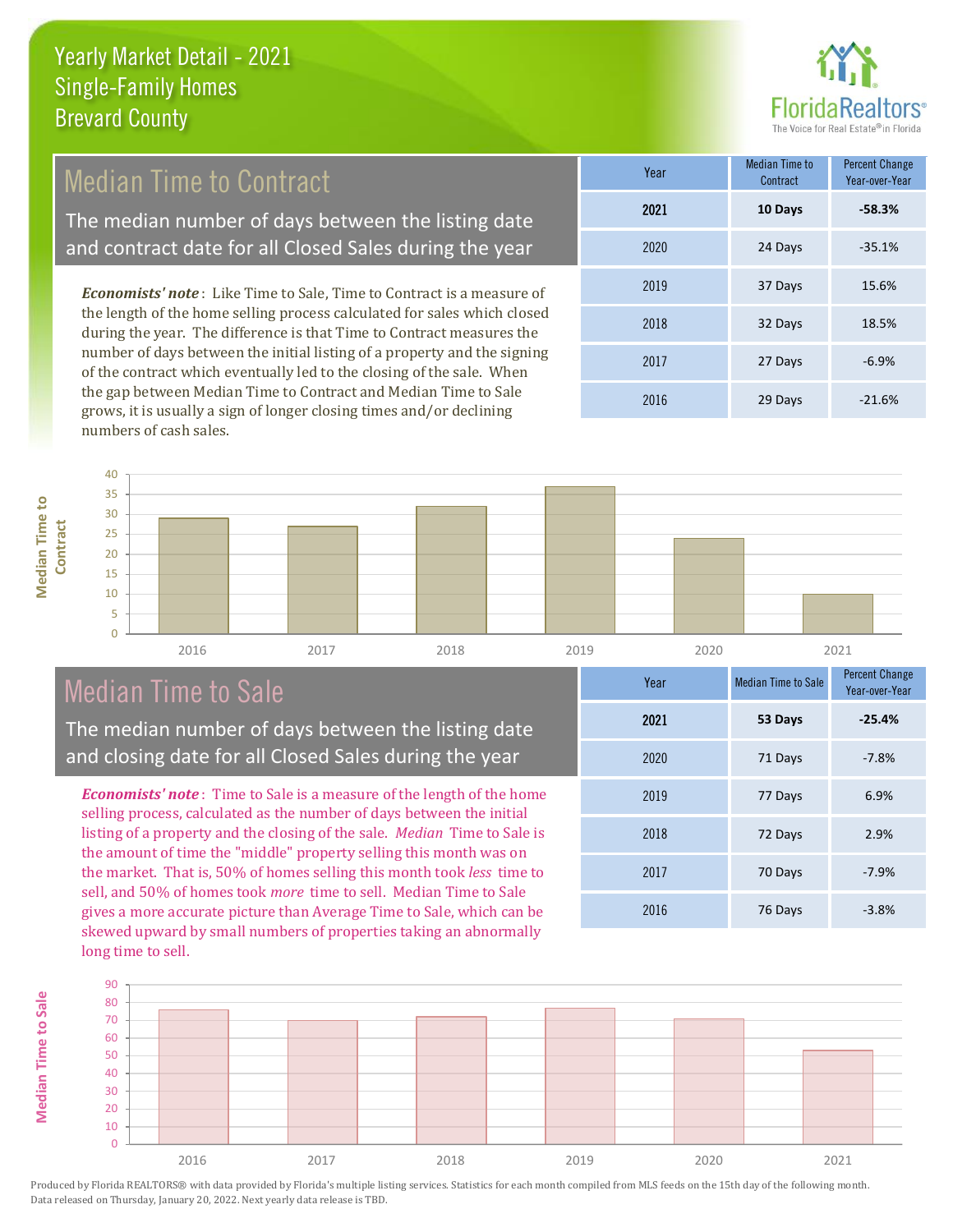

12,890 6.5%

Year-over-Year

**5.4%**

**Year** New Listings Percent Change

2016 11,610 0.2%

2017 12,099 4.2%

2019 12,282 -4.7%

2020 12,363 0.7%

2021 **13,035**

2018

| <b>New Pending Sales</b>                                                                                                                         | Year | <b>New Pending Sales</b> | <b>Percent Change</b><br>Year-over-Year |
|--------------------------------------------------------------------------------------------------------------------------------------------------|------|--------------------------|-----------------------------------------|
| The number of listed properties that went under                                                                                                  | 2021 | 12,982                   | 5.4%                                    |
| contract during the year                                                                                                                         | 2020 | 12,321                   | 10.0%                                   |
| <b>Economists' note</b> : Because of the typical length of time it takes for a                                                                   | 2019 | 11,202                   | 5.8%                                    |
| sale to close, economists consider Pending Sales to be a decent<br>indicator of potential future Closed Sales. It is important to bear in        | 2018 | 10,588                   | $-1.0%$                                 |
| mind, however, that not all Pending Sales will be closed successfully.<br>Cartha effectiveness of Dougling Color as a future indicator of Closed | 2017 | 10.700                   | 2.2%                                    |

So, the effectiveness of Pending Sales as a future indicator of Closed Sales is susceptible to changes in market conditions such as the availability of financing for homebuyers and the inventory of distressed properties for sale.

2016 10,472 -4.9%



# New Listings

The number of properties put onto the market during the year

*Economists' note* : New Listings tend to rise in delayed response to increasing prices, so they are often seen as a lagging indicator of market health. As prices rise, potential sellers raise their estimations of value—and in the most recent cycle, rising prices have freed up many potential sellers who were previously underwater on their mortgages. Note that in our calculations, we take care to not include properties that were recently taken off the market and quickly relisted, since these are not really *new* listings.



Produced by Florida REALTORS® with data provided by Florida's multiple listing services. Statistics for each month compiled from MLS feeds on the 15th day of the following month. Data released on Thursday, January 20, 2022. Next yearly data release is TBD.

**New Listings**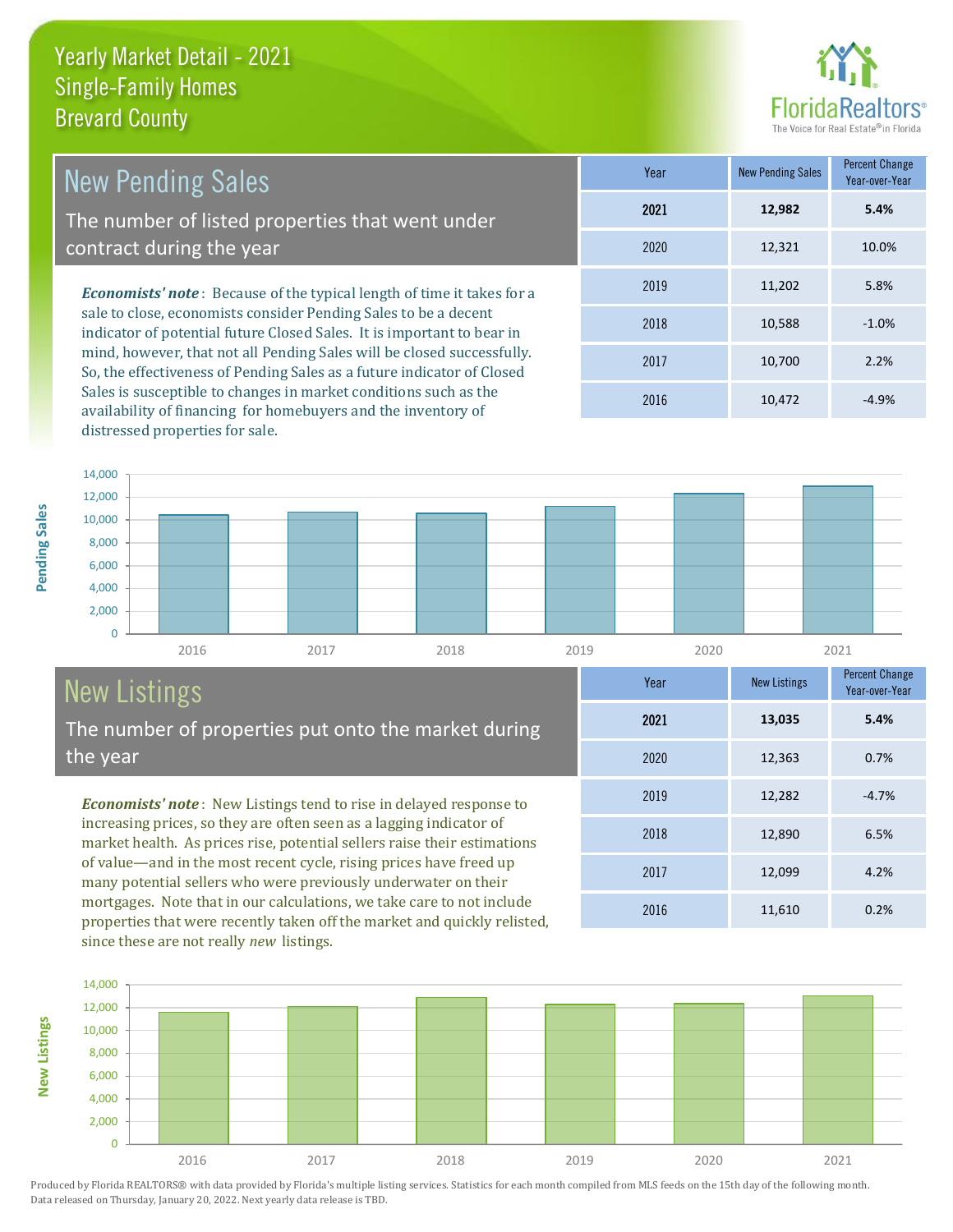

*Economists' note* : There are a number of ways to define and calculate Inventory. Our method is to simply count the number of active listings on the last day of the year, since it is the most current. Inventory rises Inventory (Active Listings) The number of property listings active at the end of the year

when New Listings are outpacing the number of listings that go offmarket (regardless of whether they actually sell). Likewise, it falls when New Listings aren't keeping up with the rate at which homes are going off-market.

| Year | Inventory | <b>Percent Change</b><br>Year-over-Year |
|------|-----------|-----------------------------------------|
| 2021 | 895       | $-28.9%$                                |
| 2020 | 1,258     | $-43.7%$                                |
| 2019 | 2,235     | $-20.4%$                                |
| 2018 | 2,808     | 29.6%                                   |
| 2017 | 2,166     | 8.2%                                    |
| 2016 | 2,002     | $-13.0%$                                |



#### Months Supply of Inventory (Year-End) An estimate of the number of months it will take to deplete the current Inventory given recent sales rates

*Economists' note* : MSI is a useful indicator of market conditions. The benchmark for a balanced market (favoring neither buyer nor seller) is 5.5 months of inventory. Anything higher is traditionally a buyers' market, and anything lower is a sellers' market. There is no single accepted way of calculating MSI. A common method is to divide current Inventory by the most recent month's Closed Sales count, but this count is a usually poor predictor of future Closed Sales due to seasonal cycles. To eliminate seasonal effects, we use the 12-month average of monthly Closed Sales instead.

| Year | <b>Months Supply</b> | <b>Percent Change</b><br>Year-over-Year |
|------|----------------------|-----------------------------------------|
| 2021 | 0.9                  | $-35.7%$                                |
| 2020 | 1.4                  | $-46.2%$                                |
| 2019 | 2.6                  | $-23.5%$                                |
| 2018 | 3.4                  | 25.9%                                   |
| 2017 | 2.7                  | 12.5%                                   |
| 2016 | 2.4                  | $-14.3%$                                |



**Inventory**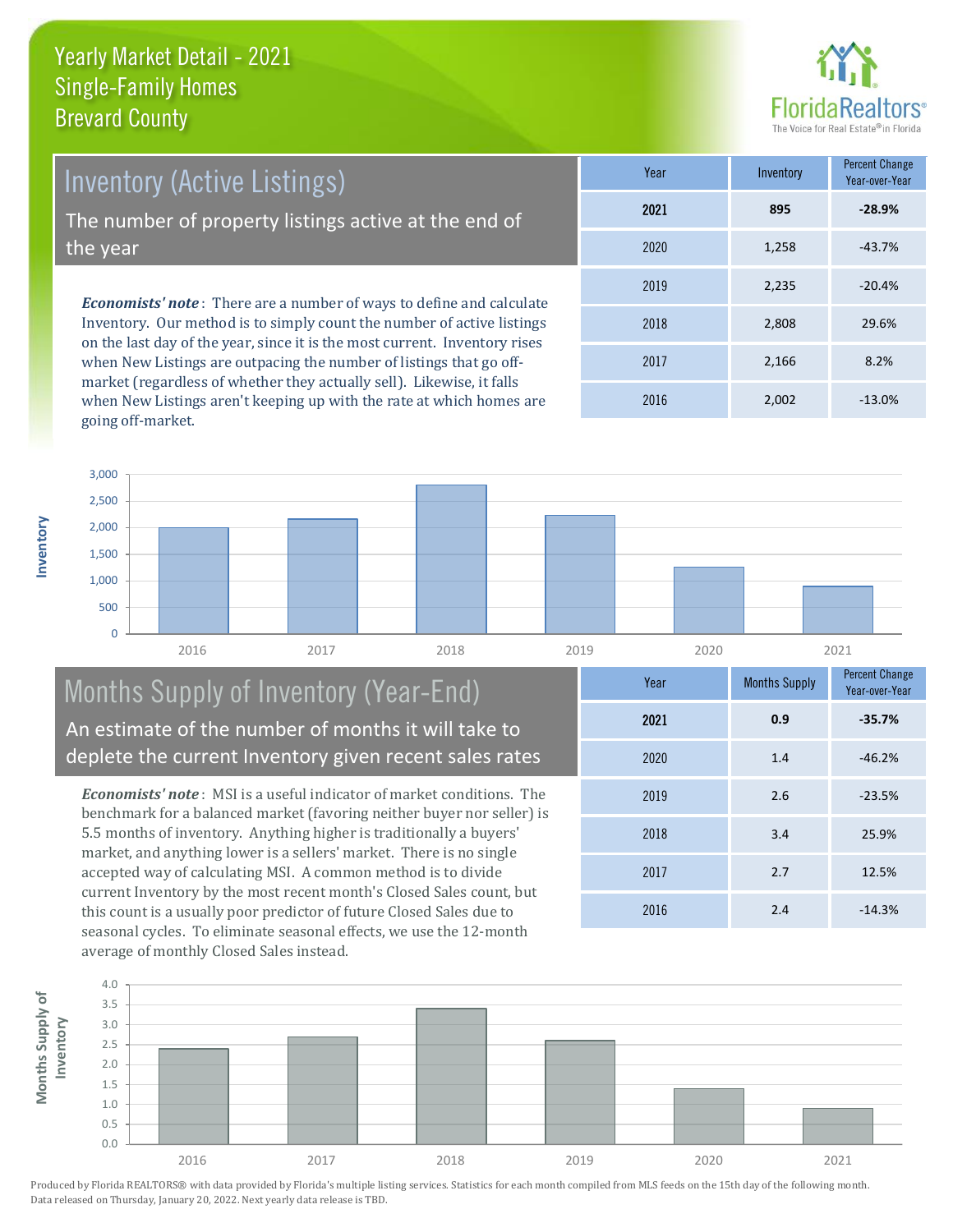

# Closed Sales by Sale Price The number of sales transactions which closed during the year

*Economists' note* : Closed Sales are one of the simplest—yet most important—indicators for the residential real estate market. When comparing Closed Sales across markets of different sizes, we recommend comparing the percent changes in sales rather than the number of sales.

| Sale Price            | <b>Closed Sales</b> | <b>Percent Change</b><br>Year-over-Year |
|-----------------------|---------------------|-----------------------------------------|
| Less than \$50,000    | 6                   | $-70.0%$                                |
| \$50,000 - \$99,999   | 72                  | $-52.3%$                                |
| $$100,000 - $149,999$ | 293                 | $-51.9%$                                |
| $$150,000 - $199,999$ | 1,026               | $-44.1%$                                |
| \$200,000 - \$249,999 | 2,088               | $-7.1%$                                 |
| \$250,000 - \$299,999 | 2,299               | 23.5%                                   |
| \$300,000 - \$399,999 | 2,996               | 46.1%                                   |
| \$400,000 - \$599,999 | 2,132               | 43.0%                                   |
| \$600,000 - \$999,999 | 941                 | 74.9%                                   |
| \$1,000,000 or more   | 287                 | 81.6%                                   |



#### Median Time to Contract by Sale Price The median number of days between the listing date and contract date for all Closed Sales during the year

*Economists' note* : Like Time to Sale, Time to Contract is a measure of the length of the home selling process calculated for sales which closed during the year. The difference is that Time to Contract measures the number of days between the initial listing of a property and the signing of the contract which eventually led to the closing of the sale. When the gap between Median Time to Contract and Median Time to Sale grows, it is usually a sign of longer closing times and/or declining numbers of cash sales.

| Sale Price            | Median Time to<br>Contract | Percent Change<br>Year-over-Year |
|-----------------------|----------------------------|----------------------------------|
| Less than \$50,000    | 22 Days                    | 15.8%                            |
| \$50,000 - \$99,999   | 17 Days                    | $-22.7%$                         |
| $$100,000 - $149,999$ | 17 Days                    | $-32.0%$                         |
| $$150,000 - $199,999$ | 11 Days                    | $-50.0%$                         |
| \$200,000 - \$249,999 | 9 Days                     | $-57.1%$                         |
| \$250,000 - \$299,999 | 9 Days                     | $-64.0%$                         |
| \$300,000 - \$399,999 | 9 Days                     | $-62.5%$                         |
| \$400,000 - \$599,999 | 10 Days                    | $-65.5%$                         |
| \$600,000 - \$999,999 | 16 Days                    | $-61.9%$                         |
| \$1,000,000 or more   | 24 Days                    | $-67.6%$                         |

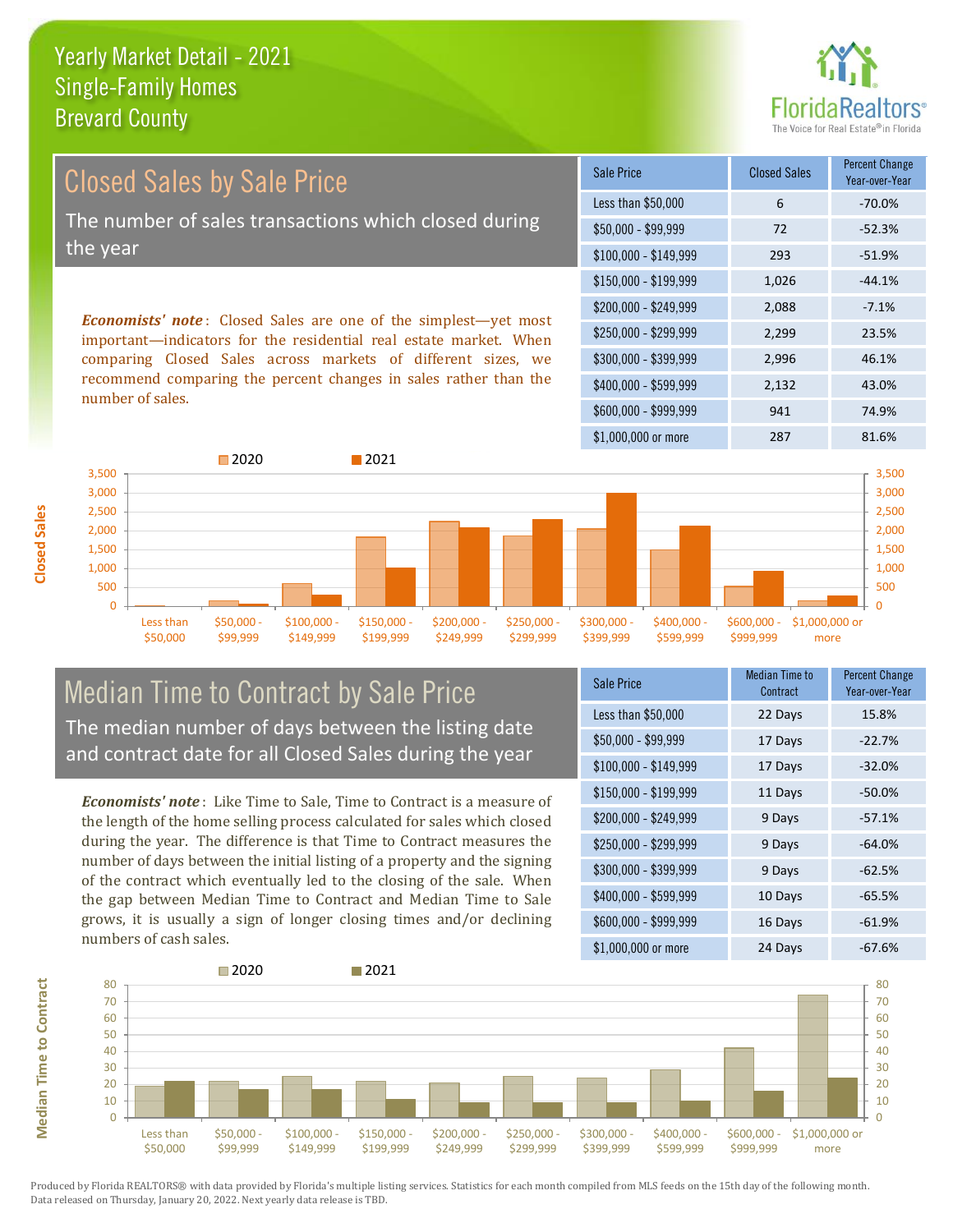

## New Listings by Initial Listing Price

The number of properties put onto the market during the year

*Economists' note:* New Listings tend to rise in delayed response to increasing prices, so they are often seen as a lagging indicator of market health. As prices rise, potential sellers raise their estimations of value—and in the most recent cycle, rising prices have freed up many potential sellers who were previously underwater on their mortgages. Note that in our calculations, we take care to not include properties that were recently taken off the market and quickly relisted, since these are not really *new* listings.





#### Inventory by Current Listing Price The number of property listings active at the end of the year

*Economists' note* : There are a number of ways to define and calculate Inventory. Our method is to simply count the number of active listings on the last day of the year, since it is the most current. Inventory rises when New Listings are outpacing the number of listings that go offmarket (regardless of whether they actually sell). Likewise, it falls when New Listings aren't keeping up with the rate at which homes are going off-market.

| <b>Current Listing Price</b> | Inventory    | Percent Change<br>Year-over-Year |
|------------------------------|--------------|----------------------------------|
| Less than \$50,000           | $\mathbf{1}$ | 0.0%                             |
| \$50,000 - \$99,999          | 3            | $-75.0%$                         |
| $$100,000 - $149,999$        | 8            | $-76.5%$                         |
| $$150,000 - $199,999$        | 43           | $-68.6%$                         |
| \$200,000 - \$249,999        | 82           | $-58.6%$                         |
| \$250,000 - \$299,999        | 132          | $-45.2%$                         |
| \$300,000 - \$399,999        | 261          | 10.6%                            |
| \$400,000 - \$599,999        | 179          | 0.6%                             |
| \$600,000 - \$999,999        | 110          | $-19.1%$                         |
| \$1,000,000 or more          | 76           | $-10.6%$                         |



Produced by Florida REALTORS® with data provided by Florida's multiple listing services. Statistics for each month compiled from MLS feeds on the 15th day of the following month. Data released on Thursday, January 20, 2022. Next yearly data release is TBD.

**Inventory**